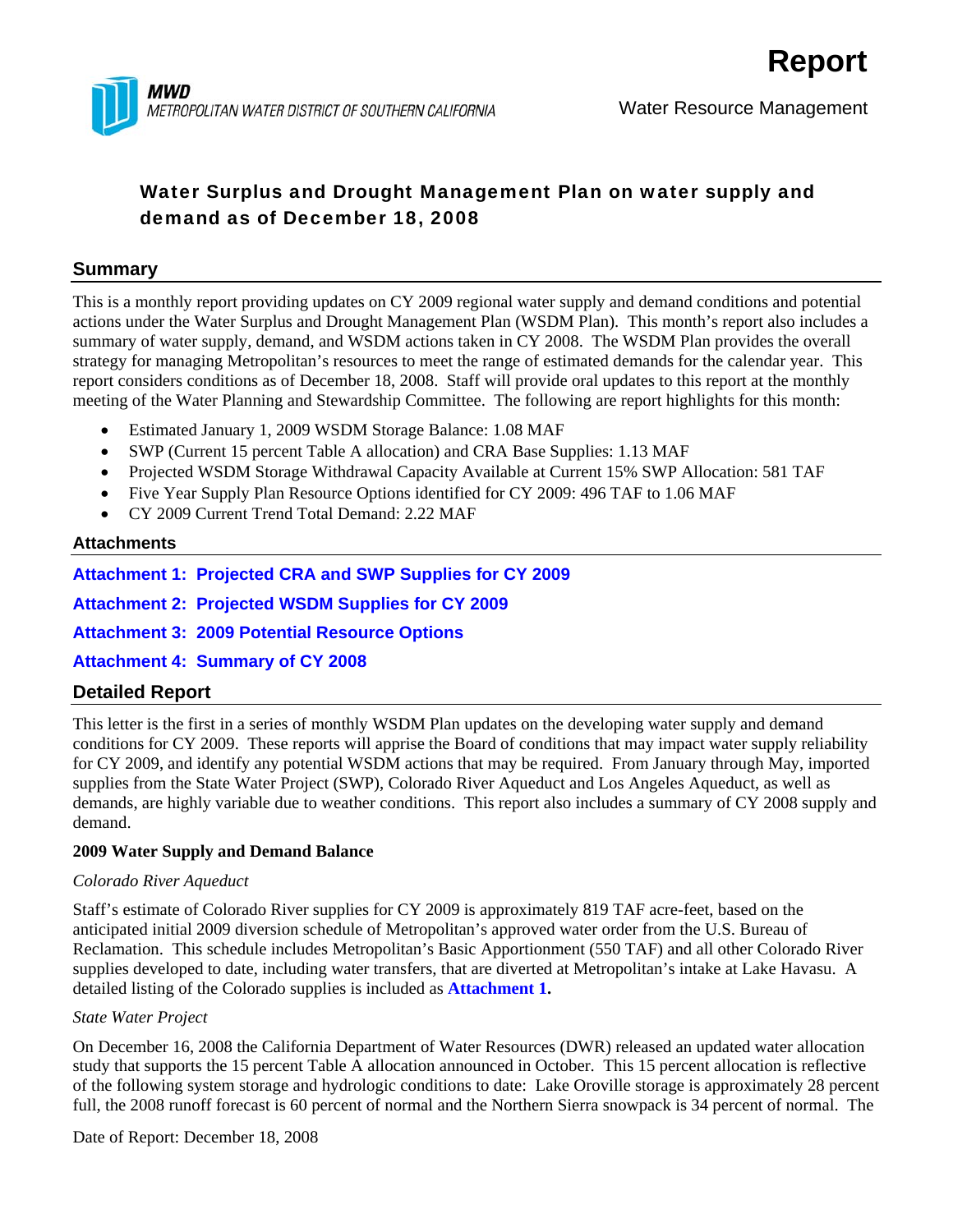## Board Report (Water Surplus and Drought Management Plan on water supply and demand as of December 18, 2008)

updated allocation study also includes SWP operational constraints and Delta export restrictions resulting from the Draft Operations Control and Plan (OCAP) Biological Opinion on Delta smelt, which will supercede Federal District Court Judge Oliver Wanger's interim remedy order. Initial review of the OCAP Biological Opinion shows that, although the initial Table A allocation will likely not be affected, additional water supplies that would result from increased snowpack and runoff will likely not be available, increasing the risk of having a low final Table A allocation. DWR will continue to review hydrologic and storage conditions on a monthly basis and update the SWP allocation, as appropriate, throughout the year.

Under a 15 percent Table A allocation, Metropolitan will receive Table A supplies of 277 TAF. Metropolitan would also take delivery of 36 TAF from Metropolitan's transfer and exchange agreements with the Desert Water Agency and Coachella Valley Water District and the City of Port Hueneme. Total CY 2009 SWP contract supplies under the initial allocation are projected at 314 TAF. A detailed listing of SWP supplies is contained in **Attachment 1**, and includes the projected SWP supply at both a 15 and 50 percent allocation. This is provided to illustrate the potential range in SWP supply that is possible with anticipated further allocation adjustments.

#### **Water Demands**

Water demands for calendar year 2009 are projected to be 2.22 MAF at the current trend, with a range of 1.64 MAF under wet/cool conditions to 2.80 MAF under hot/dry conditions. This range of estimated demand reflects that water sales under the replenishment program will have been discontinued for two years and that groundwater agencies may be more reliant on firm imported water supplies. The demand also reflects that water sales under the Interim Agricultural Water Program are reduced by 30 percent. The total demands do not include deliveries of water as part of the exchange with Desert Water Agency and Coachella Valley Water District (DWCV). At this time, Metropolitan intends to recover water stored in the Advance Delivery Account to meet the obligations under this exchange. If the SWP Table A allocation exceeds 30%, Metropolitan will be obligated to deliver portion of the obligation from its CRA supply.

#### **WSDM Supplies and Management Actions**

#### *WSDM Storage Portfolio*

In addition to base CRA and SWP supplies, Metropolitan has a total of approximately 1.08 MAF of storage in its WSDM resource portfolio as of the beginning of CY 2009 (this figure excludes water stored for emergency purposes). Accounting for conveyance constraints, approximately 581 – 644 TAF of this amount is available in CY 2009, depending upon whether the SWP allocation is 15 percent or 50. Some of the programs have contract provisions that allow for a supply increase in relation to an increase in SWP allocation. This estimate reflects the contractual minimum amounts of the programs and/or any agreed upon increase in minimum contractual amounts with banking partners. Detailed program level estimates of operational WSDM supplies for 2009 under the current SWP allocation, along with projected storage levels, are shown in **Attachment 2**. Metropolitan staff will continue to work cooperatively with its member agencies and other partners to ensure coordination and effective program management. **Attachment 2** also shows approximately 219 TAF of water supply programs that are currently under development in 2009.

#### **Water Balance and Actions**

Under the current trend demand of 2.22 MAF and with the allocated base supplies on the SWP and CRA of 1.13 MAF, there is a resulting supply gap of 1.09 MAF. Metropolitan would be required to utilize the full 581 TAF amount available (at a 15 percent SWP allocation) of WSDM actions towards meeting the current trend demand. Since the projected calendar year demand exceeds the identified WSDM actions, the additional supply needs of 508 TAF will be supplemented with the utilization of 496 TAF from the identified 2009 Five Year Supply Plan Resource Options (see **Attachment 3** and section below for further information). The remaining 12 TAF would be met through additional Five Year Supply Plan Resource Options, extraordinary conservation, or implementation of the Water Supply Allocation Plan. The following graphic and table both show in more detail the estimate of actions that will be taken to balance the currently allocated SWP and CRA base supplies and demand.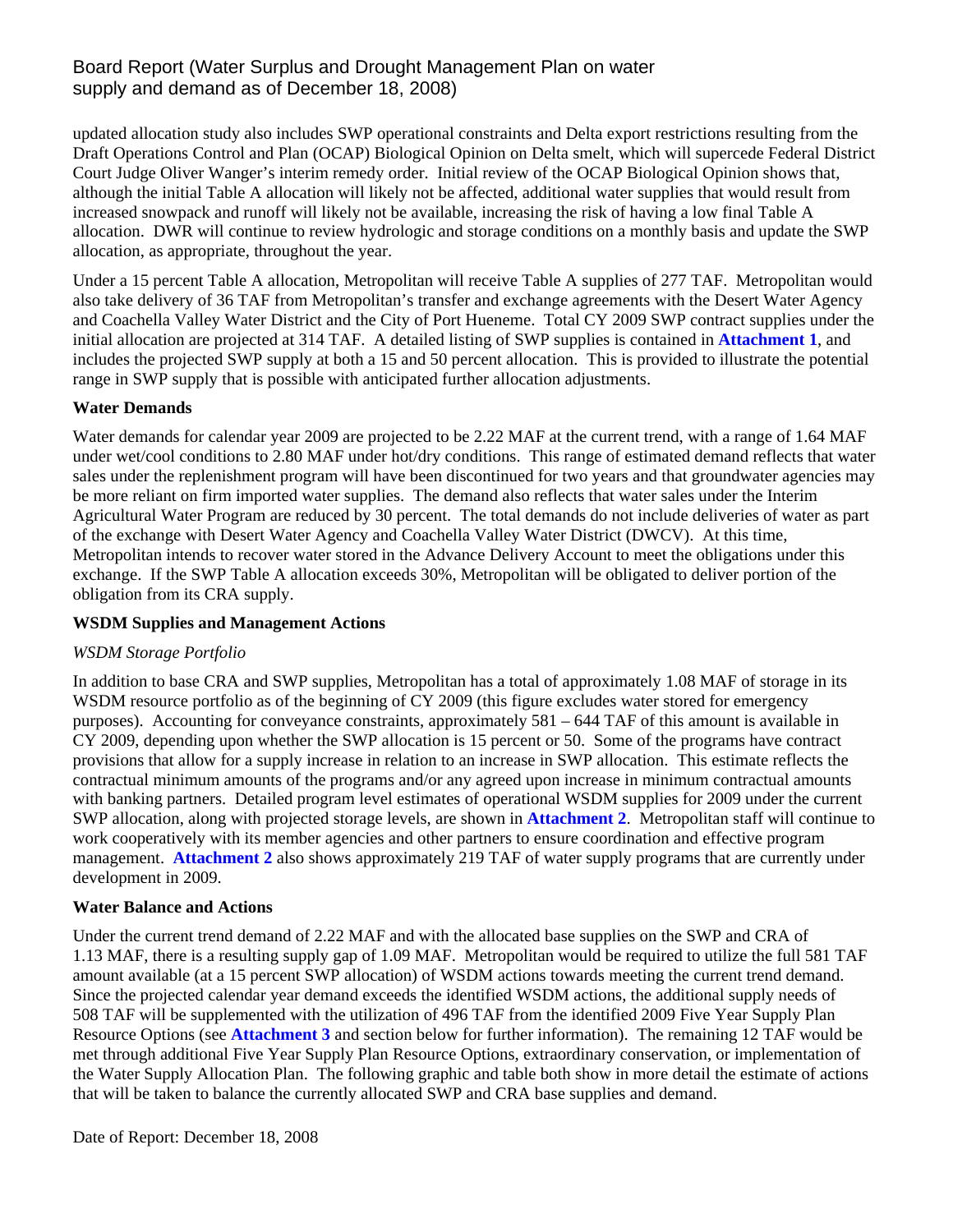Board Report (Water Surplus and Drought Management Plan on water supply and demand as of December 18, 2008)



#### **CY 2009 Projected Supply and Demand Table (in acre‐feet)**

| <b>DEMAND: CT Deliveries</b>      | 2,223,000 |
|-----------------------------------|-----------|
| <b>BASE SUPPLIES</b>              |           |
| (with current 15% SWP allocation) | 1,134,000 |
| <b>Supply Gap</b>                 | 1,089,000 |

| <b>WSDM ACTIONS</b>                      | 581,000 |
|------------------------------------------|---------|
| Transfers & Exchanges                    | 24,000  |
| Surface Water                            | 314,000 |
| Groundwater Storage                      | 118,000 |
| <b>Central Valley Programs</b>           | 125,000 |
| <b>Additional Supply Needs</b>           | 508,000 |
| <b>Identified 2009 Resource Options</b>  | 496,000 |
| <b>Remaining Balance to Meet Demand*</b> | 12.00   |

\* To be met through additional 5 yr action resources, extraordinary conservation, or potentially implementation of the water supply allocation plan.

#### **Five-Year Supply Plan Resource Options**

The Board has received reports and updates on the goals and progress of the Five-Year Supply Plan. A set of additional resource options for 2009 are being developed and are shown on **Attachment 3**. These options could yield from 496 TAF to 1.06 MAF of additional supply if successfully implemented. The increase in yield from last month's report is due to further development of the Colorado River programs. The resource options focus on six initiatives: extraordinary conservation, Colorado River transactions, near-term Delta actions (0 for 2009), SWP transactions, groundwater recovery, and local resources. These supplies and conservation measures would enhance water supply reliability in Metropolitan's service area in the event that critical dry conditions and court ordered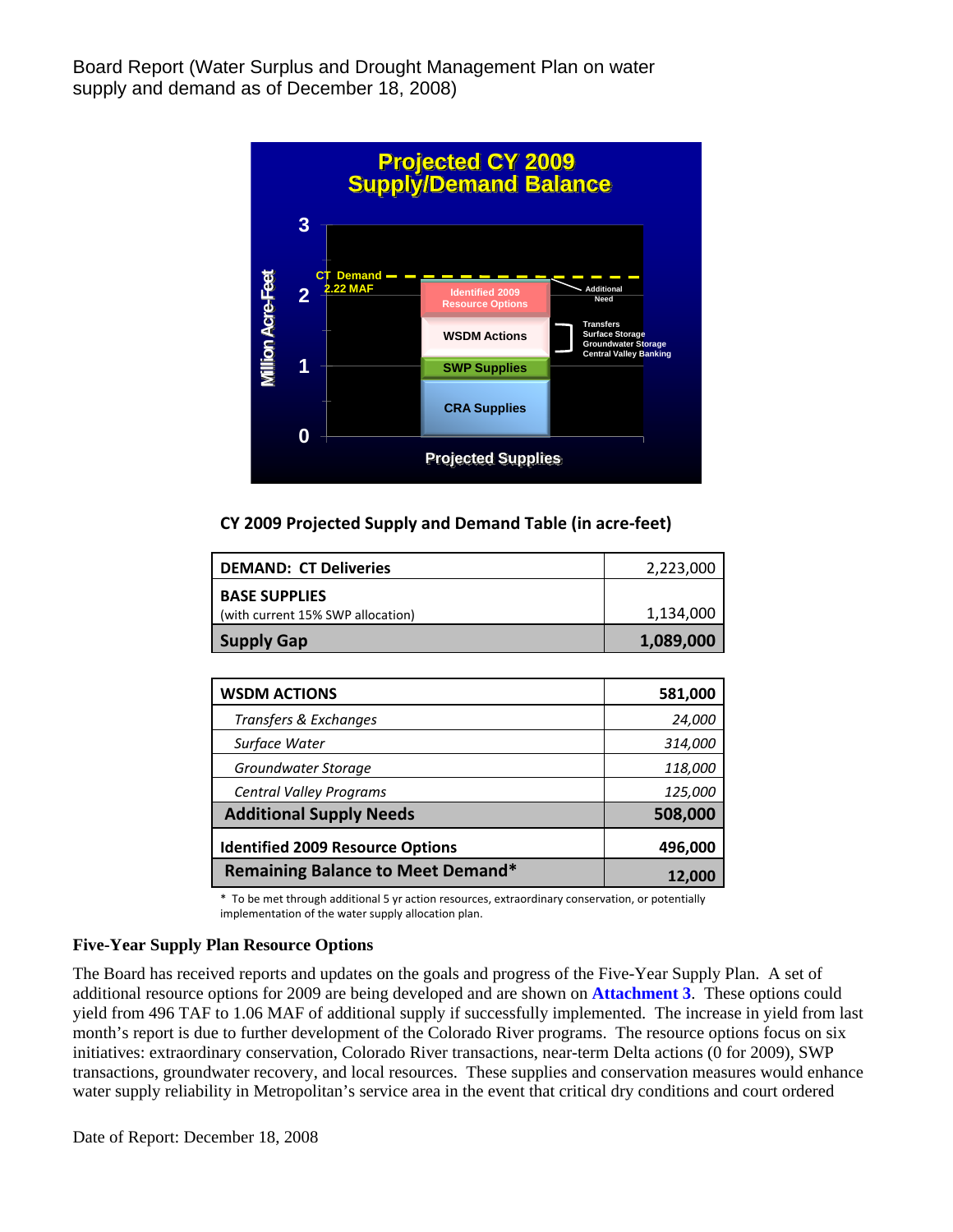## Board Report (Water Surplus and Drought Management Plan on water supply and demand as of December 18, 2008)

restrictions on the State Water Project deliveries continue. Staff will continue to provide updates on the 2009 supply situation along with the progress and implementation of the Five-Year Supply Plan.

#### **Summary of CY 2008**

The table below summarizes the current year end estimates for CY 2008 as of December 18, 2008. The current trend demand was 2.26 MAF and the total base CRA and SWP supply was 1.48 MAF. The table shows the various WSDM actions in the amount of 783 TAF that have been taken to balance the supply and demand. A detailed breakdown of the CY 2008 base supplies and WSDM actions are included as **Attachment 4** of this report.

| <b>CURRENT TREND DEMAND</b>                                                                                | 2,261,000 |
|------------------------------------------------------------------------------------------------------------|-----------|
| <b>BASE SUPPLIES</b>                                                                                       | 1,480,000 |
| <b>CRA</b><br>742,000                                                                                      |           |
| SWP (35% Table A Allocation)<br>738,000                                                                    |           |
| <b>WSDM ACTIONS *</b>                                                                                      | 781,000   |
| Transfers & Exchanges                                                                                      | 195,000   |
| Surface Storage                                                                                            | 314,000   |
| Groundwater Storage Programs                                                                               | 101,000   |
| <b>Central Valley Banking Programs</b>                                                                     | 173,000   |
| <b>TOTAL</b><br>The 2 TAF difference between the sunnly gan and the WSDM action total is due to rounding * | 783,000   |

## **2008 Summary Table (in acre‐feet)**

The 2 TAF difference between the supply gap and the WSDM action total is due to rounding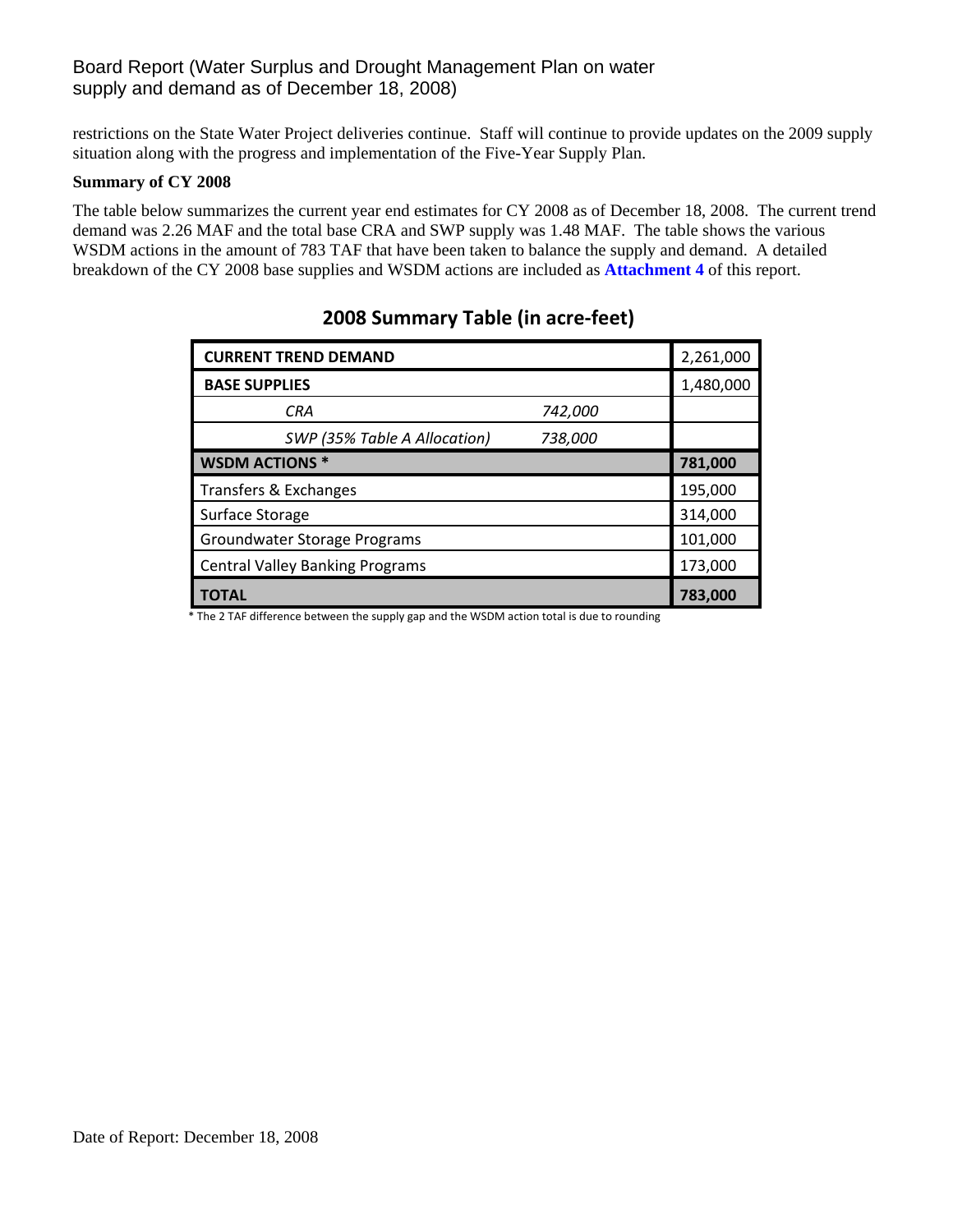| <b>Colorado River Diversion Schedule</b>                               |                   |                   |
|------------------------------------------------------------------------|-------------------|-------------------|
| <b>Basic Total Apportionment</b>                                       | 550,000           |                   |
| <b>IID-MWD Conservation Program</b>                                    | 85,000            |                   |
| Water Exchanged with SDCWA (IID Transfer & All American Canal Lining)  | 116,000           |                   |
| Canal Lining Water to MWD                                              | 12,000            |                   |
| Central Arizona storage recovery                                       | 30,000            |                   |
| Lower Colorado Water Supply Project                                    | 7,000             |                   |
| <b>PVID Land Fallowing</b>                                             | 118,000           |                   |
| System Efficiency ICS (Drop 2 Reservoir)                               | 34,000            |                   |
| Exchange with CVWD                                                     | $-10,000$         |                   |
| MWD Water Budget Agricultural Adjustment                               | $-123,000$        |                   |
| Priority 1,2, and 3b<br>$-119,000$                                     |                   |                   |
| <b>Imperial ID</b>                                                     |                   |                   |
| Coachella Valley WD                                                    |                   |                   |
| Misc and Indian PPR's<br>$-4,000$                                      |                   |                   |
| <b>Colorado River Supplies Total</b>                                   | 819,000           |                   |
| <b>State Water Project Supplies</b>                                    |                   |                   |
|                                                                        | <b>15% SWP</b>    | <b>50% SWP</b>    |
|                                                                        | <b>Allocation</b> | <b>Allocation</b> |
| MWD Table A (not including Table A to CVWD)                            | 277,000           | 946,000           |
| MWD Table A to CVWD (October 10, 2003 Delivery and Exchange Agreement) | 10,000            | 10,000            |
| Desert Water/Coachella Valley exchange (Table A)                       | 26,000            | 86,000            |
| San Bernardino Valley MWD Coordinated Operation Agreement              |                   | 20,000            |
| Port Hueneme Agreement                                                 | 2,000             | 2,000             |
| <b>State Water Project Supplies Total</b>                              | 315,000           | 1,064,000         |
| Total                                                                  | 1,134,000         | 1,883,000         |

## **CY 2009 Projected CRA and SWP Supplies**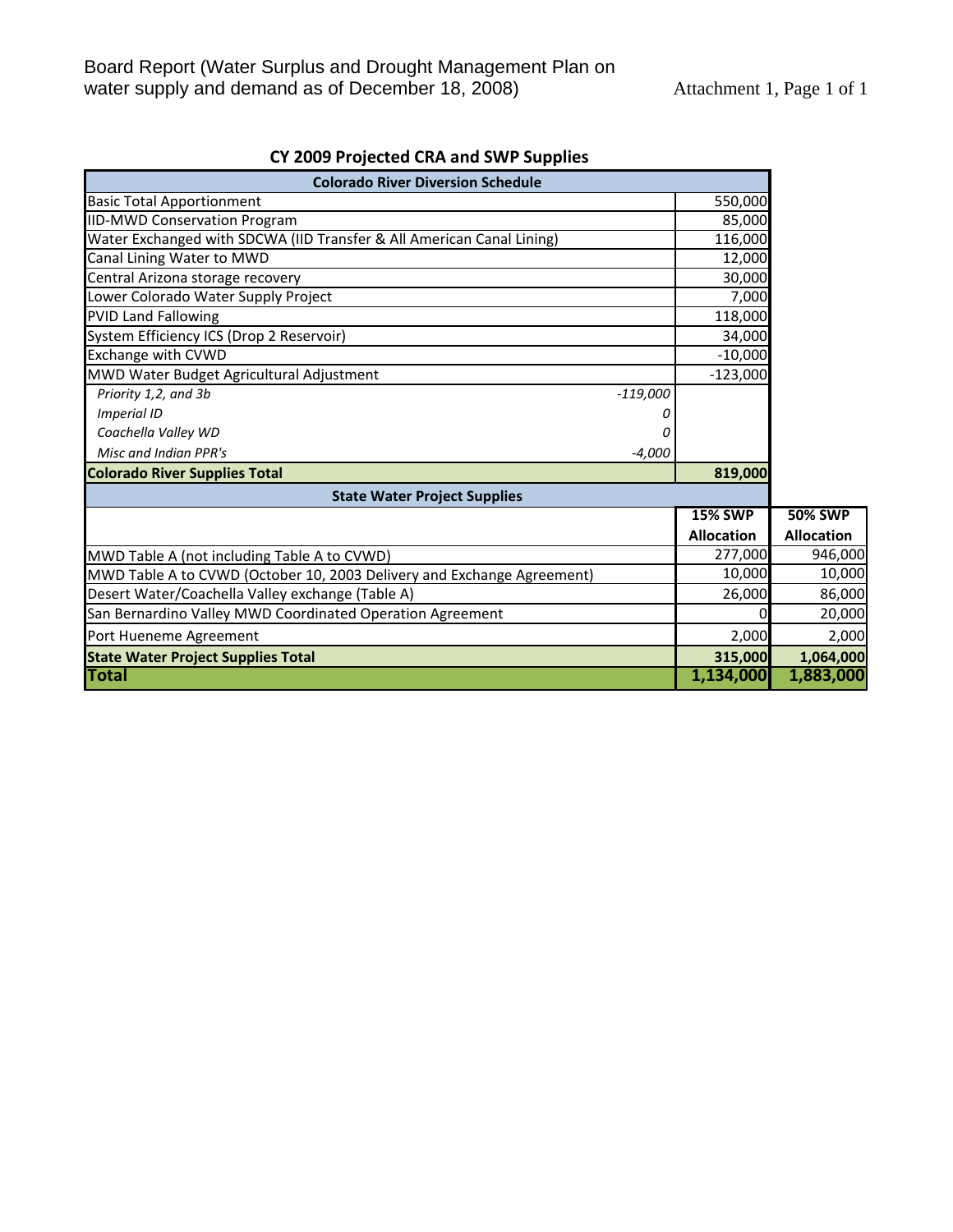| Program                                          | Projected<br>1/1/2009<br><b>Storage Levels</b> | <b>Amount</b><br><b>Available at 15%</b><br><b>SWP Allocation</b> | <b>Amount</b><br><b>Available at 50%</b><br><b>SWP Allocation</b> | <b>CY 2009 Put</b><br><b>Capacity</b> |
|--------------------------------------------------|------------------------------------------------|-------------------------------------------------------------------|-------------------------------------------------------------------|---------------------------------------|
| <b>SURFACE STORAGE</b>                           | 410,000                                        | 314,000                                                           | 326,000                                                           | 852,500                               |
| Lake Mead ICS Account*                           | 66,000                                         | 0                                                                 | 0                                                                 | 200,000                               |
| Castaic Lake (DWR Flex Storage)                  | 76,000                                         | 68,000                                                            | 68,000                                                            | 65,500                                |
| Lake Perris (DWR Flex Storage)                   | 65,000                                         | 65,000                                                            | 65,000                                                            | 23,000                                |
| Diamond Valley Lake                              | 203,000                                        | 181,000                                                           | 193,000                                                           | 437,000                               |
| Lake Mathews & Lake Skinner (Dry-Year Storage)** | 0                                              | 0                                                                 | 0                                                                 | 127,000                               |
| <b>CENTRAL VALLEY BANKING PROGRAMS</b>           | 316,000                                        | 125,000                                                           | 176,000                                                           | 131,700                               |
| Arvin Edison Storage Program                     | 155,000                                        | 34,000                                                            | 38,000                                                            | 45,000                                |
| Semitropic Storage Program                       | 128,000                                        | 71,000                                                            | 108,000                                                           | 31,700                                |
| Kern Delta Storage Program                       | 23,000                                         | 20,000                                                            | 20,000                                                            | 55,000                                |
| Mojave Storage Program                           | 10,000                                         | 0                                                                 | 10,000                                                            | 0                                     |
| <b>GROUNDWATER STORAGE PROGRAMS</b>              | 349,000                                        | 118,000                                                           | 118,000                                                           | 76,000                                |
| <b>CONJUNCTIVE USE PROGRAMS</b>                  | 168,000                                        | 105,000                                                           | 105,000                                                           | 51,000                                |
| IEUA/TVMWD (Chino Basin)                         | 66,000                                         | 30,000                                                            | 30,000                                                            | 25,000                                |
| Long Beach (Cent. Basin)                         | 6,000                                          | 0                                                                 | 0                                                                 | 3,000                                 |
| Long Beach (Lakewood)                            | 2,000                                          | 1,000                                                             | 1,000                                                             | 1,000                                 |
| <b>Foothill (Raymond and Monkhill)</b>           | 1,000                                          | 1,000                                                             | 1,000                                                             | 2,000                                 |
| Calleguas (N. Las Posas)                         | 52,000                                         | 47,000                                                            | 47,000                                                            | 0                                     |
| <b>MWDOC</b> (Orange County Basin)               | 39,000                                         | 25,000                                                            | 25,000                                                            | 15,000                                |
| Three Valleys (Live Oak)                         | 1,000                                          | 0                                                                 | 0                                                                 | 1,000                                 |
| Three Valleys (upper Claremont)                  | 0                                              | 0                                                                 | 0                                                                 | 1,000                                 |
| Compton                                          | 1,000                                          | 1,000                                                             | 1,000                                                             | 0                                     |
| Western                                          | 0                                              | 0                                                                 | 0                                                                 | 3,000                                 |
| <b>CYCLIC PROGRAMS</b>                           | 13,000                                         | 13,000                                                            | 13,000                                                            | 0                                     |
| Cyclic - USG                                     | 0                                              | 0                                                                 | 0                                                                 | 0                                     |
| Cyclic - PM (Three Valleys)                      | 13,000                                         | 13,000                                                            | 13,000                                                            | 0                                     |
| Cyclic - IEUA (Chino Basin)                      | 0                                              | 0                                                                 | 0                                                                 | 0                                     |
| <b>SUPPLEMENTAL PROGRAMS</b>                     | 20,000                                         | 0                                                                 | 0                                                                 | 0                                     |
| Supplemental Storage Program (Los Angeles)       | 20,000                                         | 0                                                                 | 0                                                                 | 0                                     |
| <b>OTHER PROGRAMS</b>                            | 148,000                                        | $\mathbf{0}$                                                      |                                                                   | 25,000                                |
| Advance Delivery Account (DWCV) **               | 51,000                                         | 0                                                                 | 0                                                                 | 25,000                                |
| <b>SBVMWD Coordinated Operating Agreement</b>    | 50,000                                         | 0                                                                 | 0                                                                 | 0                                     |
| Central Arizona Storage Demonstration Project ** | 47,000                                         | 0                                                                 | 0                                                                 | 0                                     |
| <b>OTHER WSDM ACTIONS</b>                        | $\boldsymbol{0}$                               | 24,000                                                            | 24,000                                                            | $\mathbf 0$                           |
| Yuba Multi Year Transfers                        |                                                | 24,000                                                            | 24,000                                                            |                                       |
| <b>TOTAL</b>                                     | 1,075,000                                      | 581,000                                                           | 644,000                                                           | 1,060,200                             |

**WSDM Projected Supplies for CY 2009**

\* Lake Mead, DWCV, and Central Arizona are shown as zero because it has been accounted for in base supplies.

\*\* Lake Mathews and Skinner storage have been drawn down for operational reasons and DVL will temporarily fulfill its emergency storage role.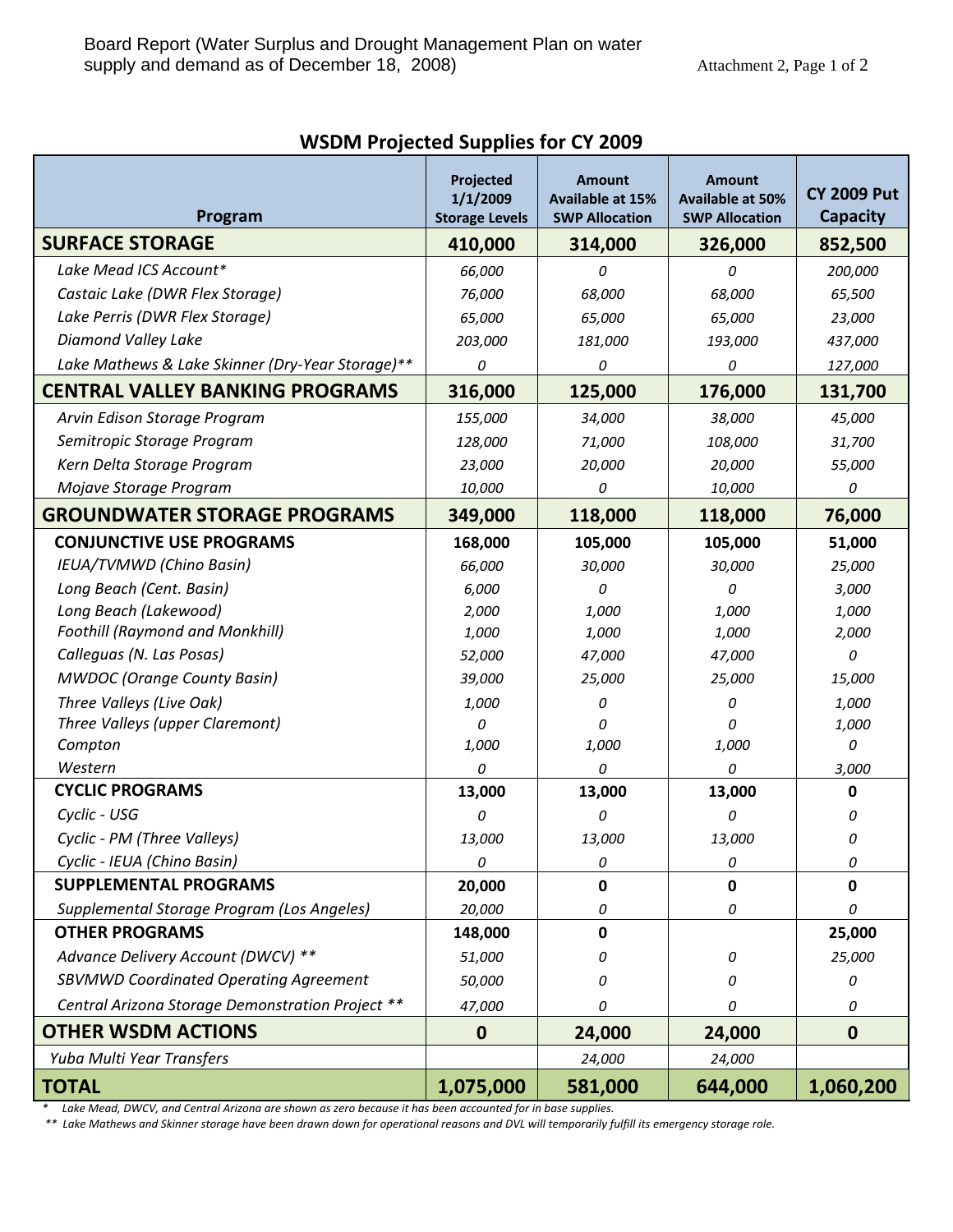| Program                                | Projected<br>1/1/2009<br><b>Storage Levels</b> | Amount<br><b>Available at</b><br><b>15% SWP</b><br><b>Allocation</b> | Amount<br>Available at<br><b>50% SWP</b><br><b>Allocation</b> | <b>CY 2009 Put</b><br><b>Capacity</b> |
|----------------------------------------|------------------------------------------------|----------------------------------------------------------------------|---------------------------------------------------------------|---------------------------------------|
| Conj. Use - Pasadena                   | 22,000                                         |                                                                      | 0                                                             |                                       |
| MWD '09 Carryover                      | n                                              | 0                                                                    | 0                                                             | 200,000                               |
| <b>DWCV</b> '09 Carryover              | 0                                              | 0                                                                    | 0                                                             | 86,000                                |
| Hayfield Storage Program               | 100,000                                        |                                                                      | Ω                                                             | O                                     |
| <b>EWA Wet/Dry Exchange</b>            | 50,000                                         |                                                                      | O                                                             |                                       |
| Sac. Valley Transfers Stored in Shasta | 47,000                                         | 0                                                                    | 0                                                             | 0                                     |
| <b>TOTAL</b>                           | 219,000                                        | 0                                                                    |                                                               | 286,000                               |

# **Programs Under Development in 2009**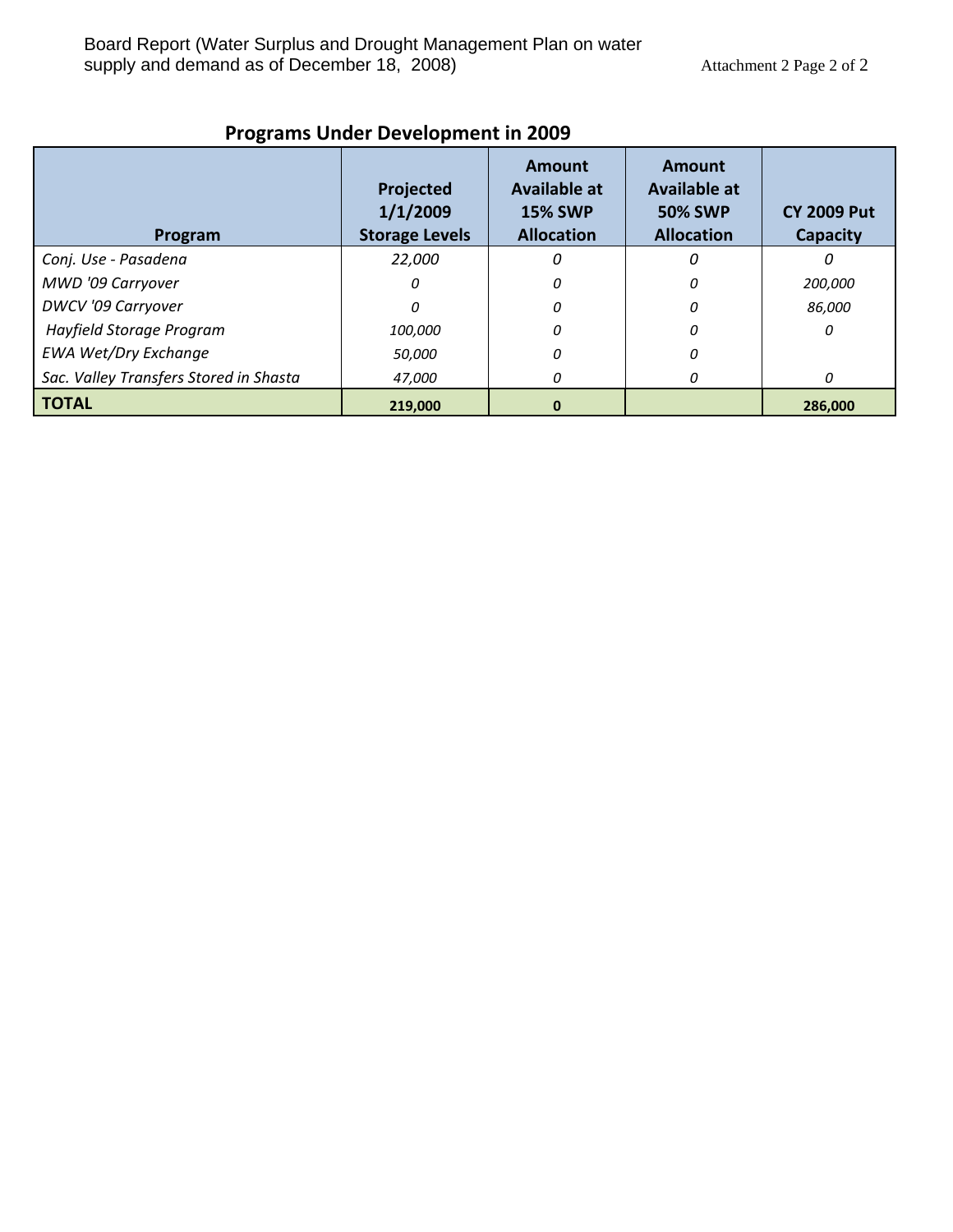| <b>Resource Options</b>     | <b>Annual Yield</b> |
|-----------------------------|---------------------|
|                             | <b>TAF</b>          |
| Conservation                | $215 - 415$         |
| <b>CR</b> Transactions      | $158 - 267$         |
| Near-Term Delta Actions     | $0 - 0$             |
| <b>SWP</b> Transactions     | $110 - 343$         |
| <b>Groundwater Recovery</b> | $8 - 25$            |
| <b>Local Resources</b>      | $5 - 7$             |
|                             |                     |
| Total                       | $496 - 1,057$       |

# 2009 Resource Options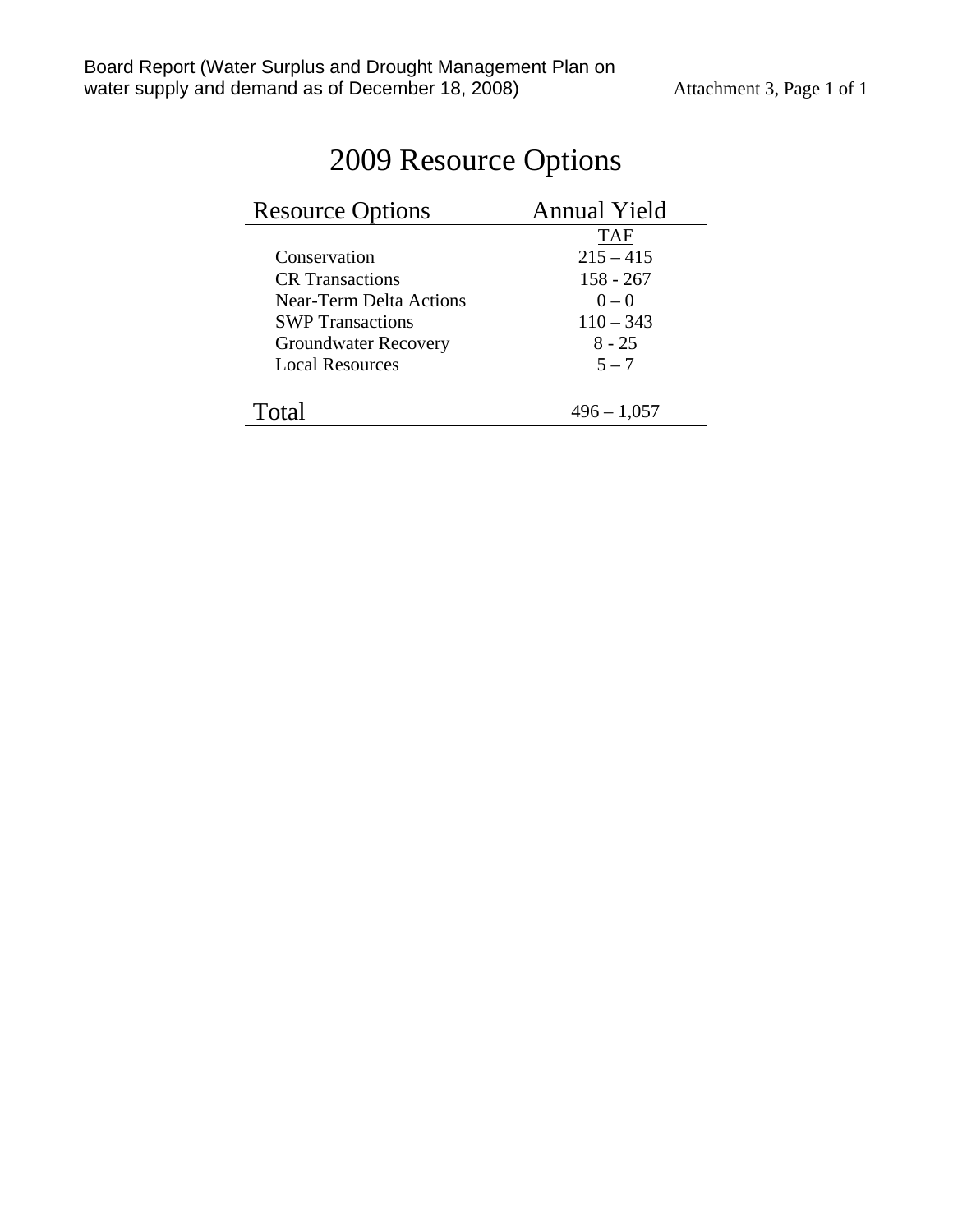| <b>CURRENT TREND DEMAND</b>             | 2,261,000 |
|-----------------------------------------|-----------|
| <b>BASE SUPPLIES</b>                    | 1,480,000 |
| <b>CRA</b><br>742,000                   |           |
| SWP (35% Table A Allocation)<br>738,000 |           |
| <b>WSDM ACTIONS *</b>                   | 781,000   |
| Transfers & Exchanges                   | 195,000   |
| Surface Storage                         | 314,000   |
| Groundwater Storage Programs            | 101,000   |
| <b>Central Valley Banking Programs</b>  | 173,000   |
| ΤΟΤΑL                                   | 783,000   |

## **2008 Summary Table (in acre‐feet)**

\* The 2 TAF difference between the supply gap and the WSDM action total is due to rounding

#### **CY 2008 CRA and SWP Base Supplies**

| <b>Colorado River Diversion Schedule</b>                                   |           |  |
|----------------------------------------------------------------------------|-----------|--|
| <b>Basic Total Apportionment</b>                                           | 550,000   |  |
| <b>IID-MWD Conservation Program</b>                                        | 85,000    |  |
| Water Exchanged with SDCWA (IID Transfer & Canal Lining)                   | 81,000    |  |
| Canal Lining Water to MWD                                                  | 6,000     |  |
| Central Arizona storage recovery                                           | 27,000    |  |
| Lower Colorado Water Supply Project                                        | 7,000     |  |
| <b>PVID Land Fallowing</b>                                                 | 82,000    |  |
| Southern Nevada Water Authority Water Exchange                             | 45,000    |  |
| System Efficiency ICS (Drop 2 Reservoir)                                   | 34,000    |  |
| <b>Extraordinary Conservation ICS (Lake Mead ICS)</b>                      | 41,000    |  |
| MWD Water Budget Agricultural Adjustment                                   | $-49,000$ |  |
| Priority 1,2, and 3b *<br>$-67,830$                                        |           |  |
| <b>Imperial ID</b><br>8,098                                                |           |  |
| 15,430<br>Coachella Valley WD                                              |           |  |
| Misc and Indian PPR's<br>$-4,461$                                          |           |  |
| <b>Colorado River Supplies Total</b>                                       | 909,000   |  |
| <b>Colorado River Total Base Supplies **</b>                               | 742,000   |  |
| <b>State Water Project Supplies</b>                                        |           |  |
| Table A (35 percent allocation)                                            | 669,000   |  |
| Turnback pool                                                              | 2,000     |  |
| Desert Water/Coachella Valley exchange (Table A/Turnback Pool/Non Project) | 61,000    |  |
| San Bernardino Valley MWD Coordinated Operation Agreement                  | 4,000     |  |
| Port Hueneme Agreement                                                     | 2,000     |  |
| <b>State Water Project Supplies Total</b>                                  | 738,000   |  |
| <b>Total</b>                                                               | 1,480,000 |  |

\* This includes the anticipated decrease in the unused agricultural adjustment by the end of the year

\*\* The base supplies figure does not include SNWA Exchange water, Central Arizona water, Drop 2 Reservoir water and the 20 TAF increase in PVID program since last year, which are included in Transfers and Exchanges total. It also doesn't include the Lake Mead ICS Extraordinary Conservation number, which is included as WSDM Surface Storage.